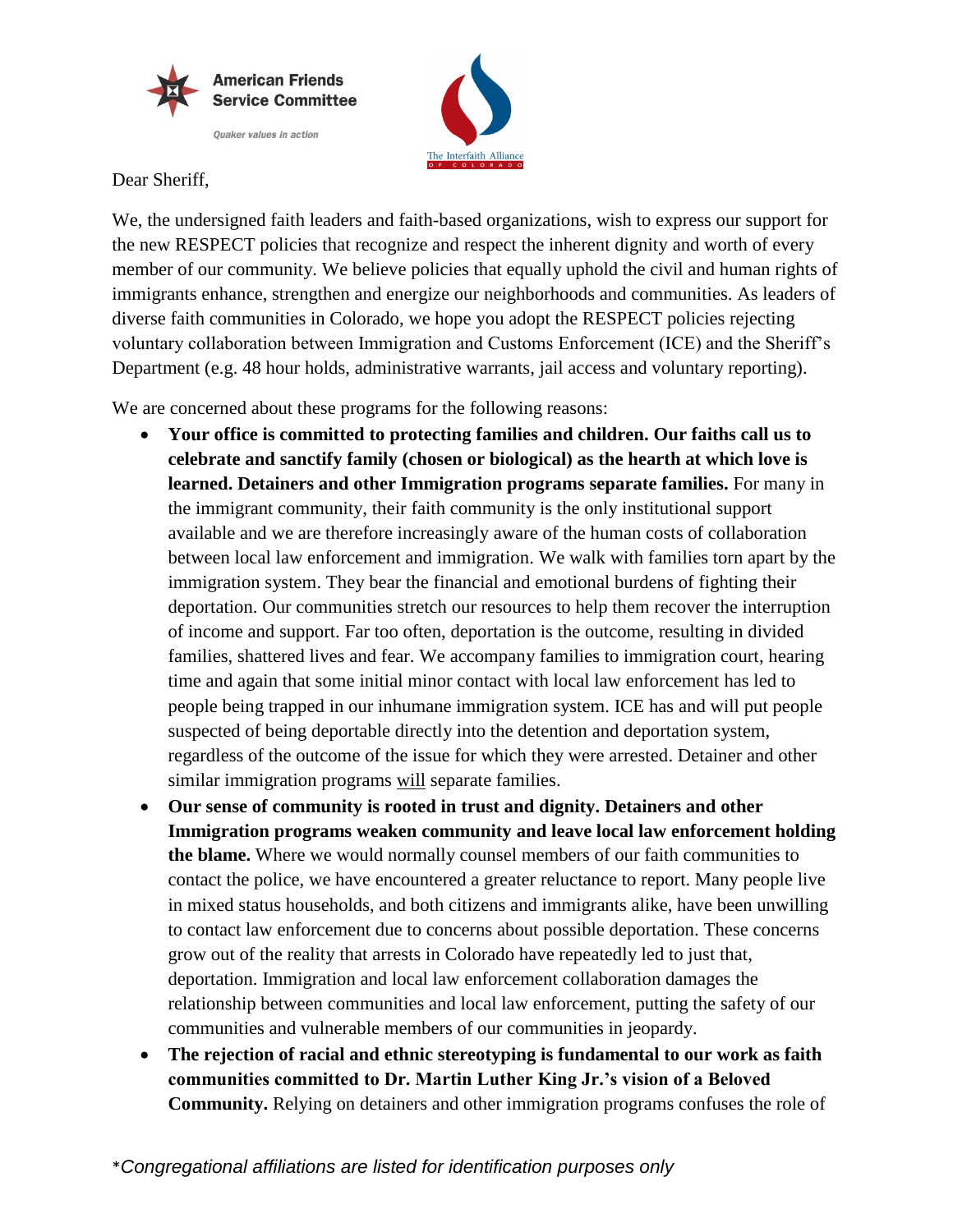



local law enforcement, leading local public safety agencies to make judgments based on skin color and language skills when deciding to arrest or hold "suspected" undocumented immigrants. The creation of communities where conflict is peacefully resolved relies on developing a shared vision of what justice means and that vision being equally applied and inclusive across diverse communities.

As clergy we witness intimately the positive impact stability can have on the health of our congregations and neighborhoods. Your office can further contribute to stability through promoting safety and community trust. We endorse the RESPECT policies proposed by the Colorado Immigrant Rights Coalition as model policies and ask you to adopt them.

We have hope that the discussion of these new policies will act as a bridge to building stronger community and trust between your office, our faith communities, and the immigrant community.

Sincerely,\*

**Faith Based Organizations** The American Friends Service Committee

The Interfaith Alliance of Colorado

Together Colorado

# **Adams County**

*Rev. Kristi K. Beebe* Nativity Lutheran Church, ELCA Commerce City

*Rev. Kae Madden, Pastor* Members of the parish council & social justice ministry team Church of the Beloved Ecumenical Catholic Community Northglenn, CO

**Boulder** *Rabbi Joshua Rose* Congregation Har HaShem Boulder, CO

*Rev Barbara Eaton Molfese* Unitarian Universalist Church of Boulder Lafayette

*Rev. Lydia Ferrante-Roseberry, Minister* Boulder Valley Unitarian Universalist Fellowship Lafayette, CO

## **Arapahoe**

*Rev. Anne D. Dunlap Rev. Tisa Roberts* Chadash Community UCC Aurora, CO

*Bhuwan Pyakurel* Bhutanese/Nepali Community Leader Hinduism Aurora, CO

*Rev. Wayne A. Laws*, United Church of Christ

*Rev. John Petty*, *Pastor* All Saints Lutheran Aurora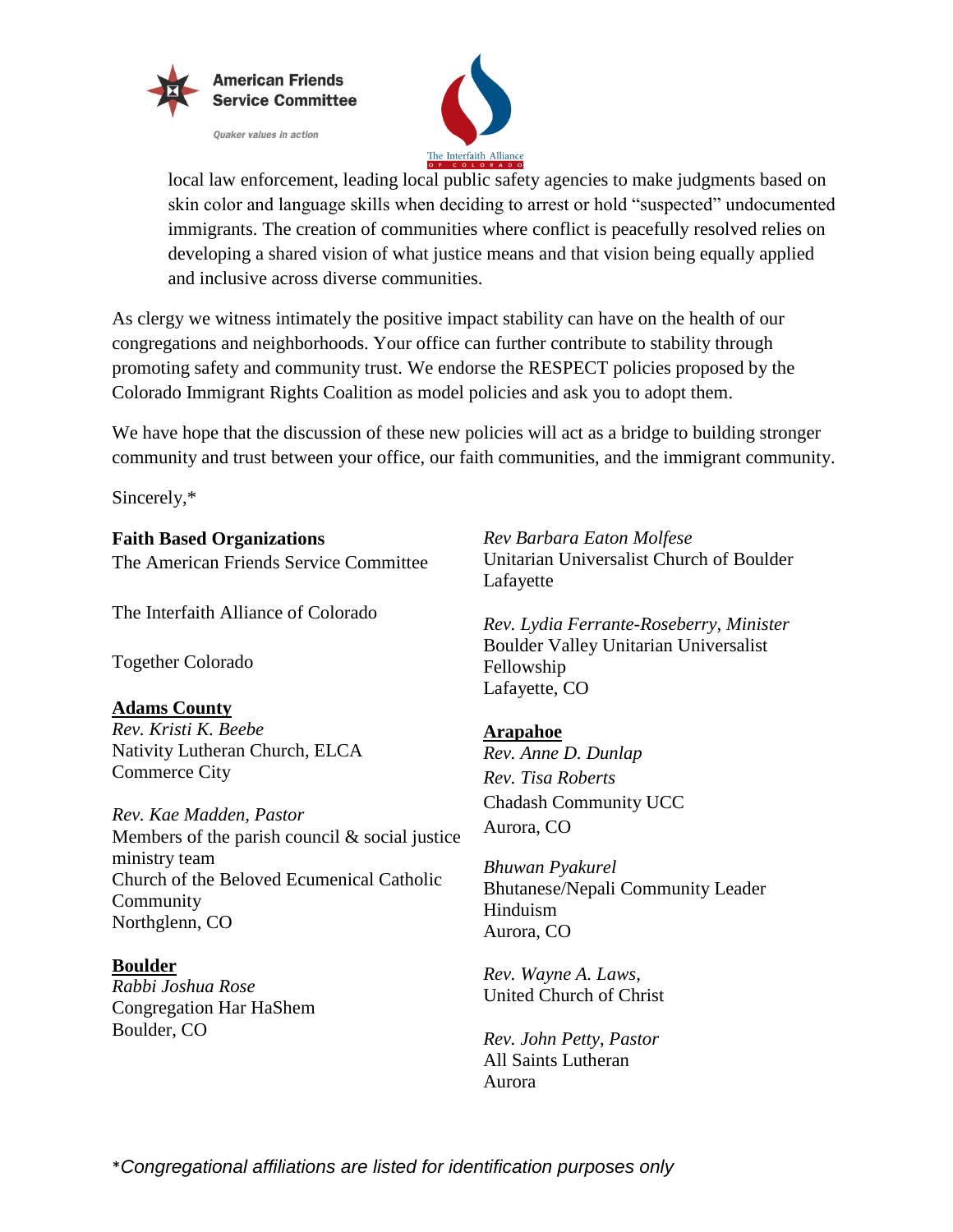

**Ouaker values in action** 



*Fr. Stephen Adams, Pastor* St. Pius X Catholic Church Aurora

*Rev. Daniel Klawitter* Burns Memorial United Methodist Church Aurora

*Rev. Kelly Dignan* Unitarian Universalist Littleton, CO

*M. Daniel Carroll R. (Rodas), PhD* Distinguished Professor of Old Testament Denver Seminary Littleton, CO

#### **Denver**

*Rev. Dr. David Bahr, Minister* Park Hill Congregational Church Denver, CO

*Rabbi Evette Lutman of B'nai Havurah* Denver's Jewish Reconstructionist Congregation Denver, CO

*Rev. Eric Strader, Senior Pastor* Christ Church United Methodist Denver, CO

*Rev. Susan McKee, Minister for Interfaith Relations* Park Hill Congregational Church UCC Denver, CO

*Rev. Nancy Rosas* Washington Park UCC Denver, CO

*Gerardo Brambila, Vicar* Our Merciful Savior Episcopal Church Denver, CO

*Dr. Miguel A. De La Torre* Professor of Social Ethics and Latino/a Studies Iliff School of Theology Denver, CO

*Rev. Dr. Vern Rempel, Pastor* First Mennonite Church Denver

*Rev. Linda Marshall* Trinity United Methodist Church Denver

*Imam Djilali Kacem* Northeast Metro Denver Islamic Center Northglenn

*Monsignor Robert L. Amundsen* Immaculate Conception Catholic Church Lafayette

*Rev. Paul J. Kottke* Senior Pastor University Park United Methodist Church Denver

*Rabbi Brian P. Immerman* Temple Emanuel Denver

*Rev. Bonita Bock* Evangelical Lutheran Church in America (ELCA) Denver

*Rev. Mark Meeks* Capitol Heights Presbyterian Church Denver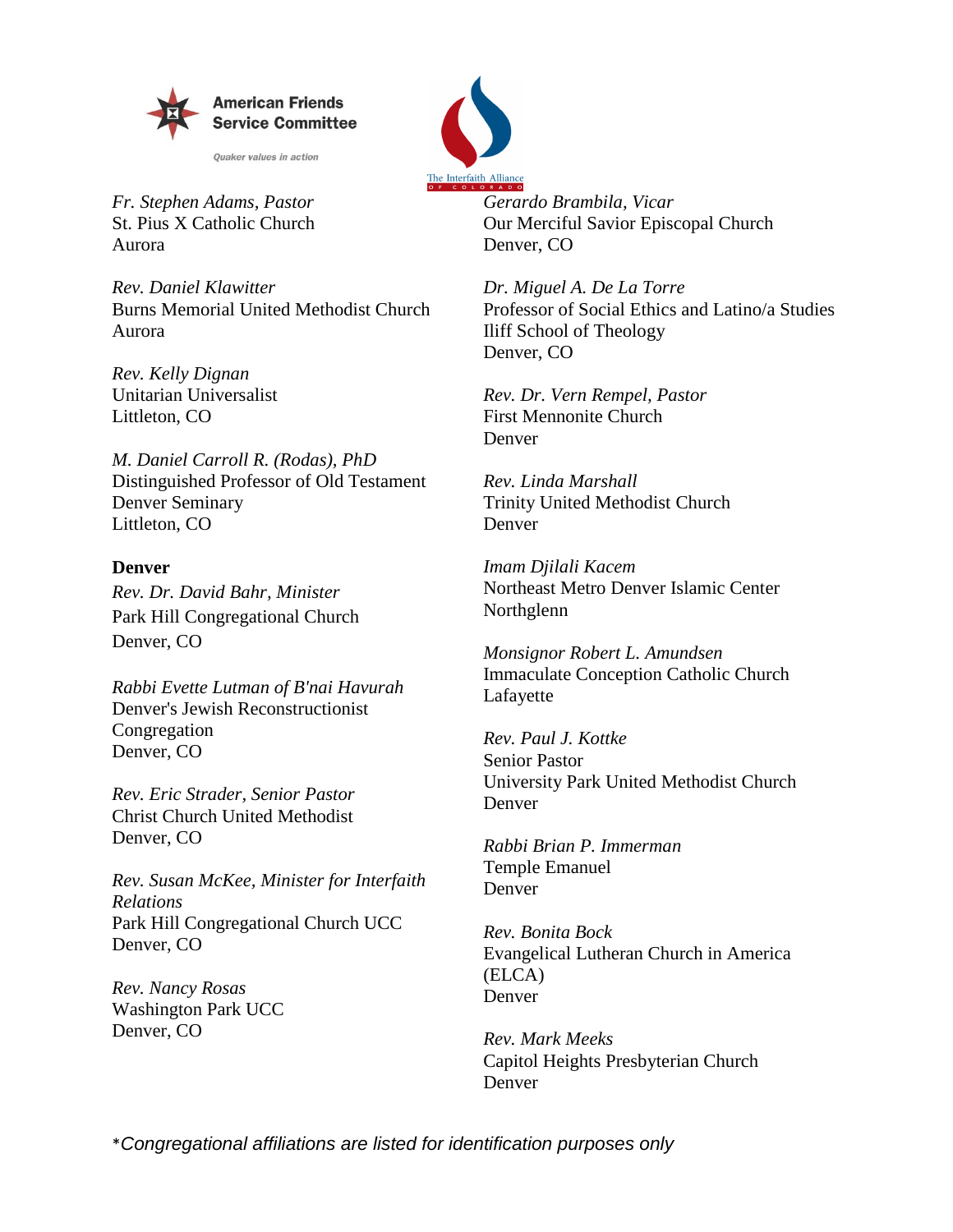

**Ouaker values in action** 



 *Rabbi Bernard Gerson, Spiritual Leader* Congregation Rodef Shalom Denver

*Michelle Warren, MPA* Advocacy & Policy Engagement, CCDA Evangelical Immigration Table Partner Metro Denver

*Val Stepien, Order of Interbeing* Eyes of Compassion Sangha United Buddhist Church Denver

## **Douglas**

*Rev. Jann Halloran, Pastor*  Prairie Unitarian Universalist Church Parker, CO

**El Paso County** *Rev. James Chapman, Pastor* Broadmoor UCC Colorado Springs

*Andrew Palmer, Sensei*  The Open Source Colorado Springs

*Fr. Cyrus Gallagher, ofm. Cap.* Catholic Center at the Citadel Mall Colorado Springs

*Rev. Roger Butts* Unitarian Universalist Community Minister Colorado Springs

*Rev. Dr. Nori J. Rost* Minister, All Souls Unitarian Universalist Church Colorado Springs

*Merv Birky, Pastor* Beth-El Mennonite Church Colorado Springs

*Joe Barrera* Colorado Springs Black/Latino Coalition Colorado Springs

# **Fremont County**

*Mary Derbort, BeFriender Ministry Coordinator,*  St. Michael Parish Canon City

*Rev. Robert Kippley, Pastor*  ELCA Canon City

# **Garfield**

*Reverend Stephan Papa*  Two Rivers Unitarian Universalists, Carbondale, CO

*Fr. Bert Chilson, Pastor* St. Stephen Parish & School Glenwood Springs

# **Jefferson County**

*Rev. Nadine Swahnberg, Community minister* Jefferson Unitarian Church Golden, CO

*The Rev. Dr. Terry Purvis-Smith, Pastor* Presbyterian Church-USA Westminster, CO